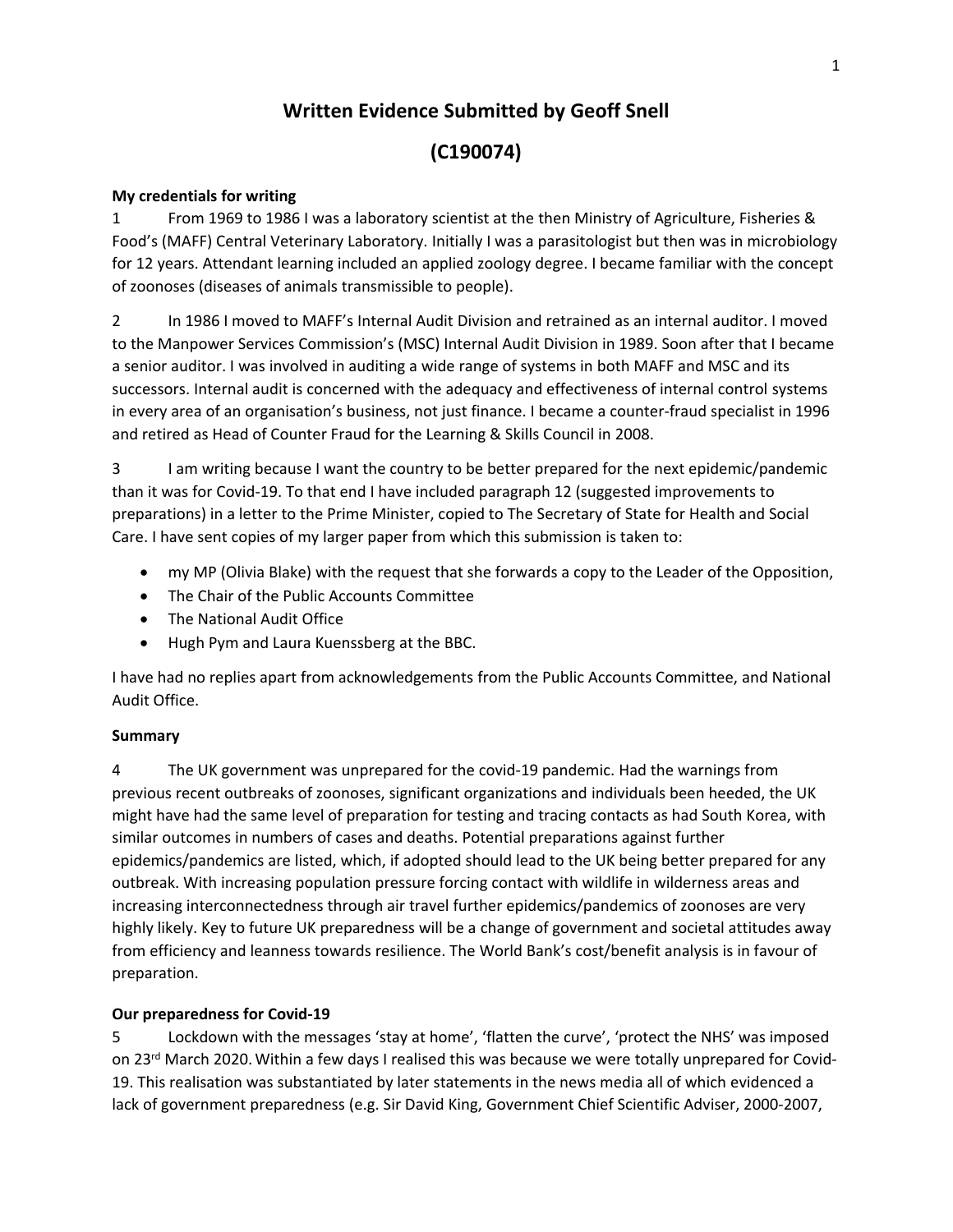"Britain was better placed to face a pandemic in 2008/9" and "since 2010 things have been run down." (Interview, BBC1 television news, 12th April 2020); Sir Paul Nurse, Head of the Francis Crick Institute, "the government was unprepared" ('Question time' BBC 1, 1<sup>st</sup> May 2020); Matt Hancock, Secretary of State for Health, admitting that the government had moved away from a 'test & track' strategy on the 12<sup>th</sup> March because of a lack of capacity. ('Today' BBC Radio 4, 4<sup>th</sup> May 2020)).

### **The warnings missed**

6 For whatever reason, successive governments failed to act on warnings from significant people (e.g. Larry Brilliant, 2006, epidemiologist on the smallpox eradication team ('Inside Science' BBC Radio 4, 30th April 2020); Bill Gates (2015) pointed out global unpreparedness for a pandemic ('Andrew Marr Show' BBC1, 12th April 2020).) and events (e.g. Ebola (multiple outbreaks since 1976), bird flu (multiple outbreaks since 1997), Severe Acute Respiratory Syndrome (SARS, 2003), swine flu (2009) and Middle East Respiratory Syndrome (MERS, 2012); Exercise Cygnus in England (2016) and Exercise Iris in Scotland (2018)).

7 By contrast, South Korea experienced MERS in 2015 with 200 cases, 38 deaths and a cost of US\$8 billion. They therefore prepared for the next outbreak, covid-19 ('In Business' BBC Radio 4, 23<sup>rd</sup> April 2020). A key part of their preparations was a test and trace operation from the start. The outcome to 28th May was: 11,344 cases and 269 deaths from a population of 51.5 million. On the same date the UK outcome was: 267,240 cases and 37,640 deaths from a population of 66.65 million.

### **The results**

8 The result was that the UK was unprepared.

9 From the start, there were shortages of everything: laboratory facilities, testing equipment and reagents, Personal Protective Equipment (PPE), intensive care unit beds (covid-19 patients were treated in normal hospital wards), ventilators. Government procurement was forced to scramble on international markets against other countries for everything. Scientific advice was constrained by lack of resources. "A lack of capacity drove strategy rather than strategy driving capacity." (House of Commons Science and Technology Committee quoted on 'Today' BBC Radio 4, 19<sup>th</sup> May 2020).

10 Matt Hancock, the Secretary of Health & Social Care's position is summed up in a profile of him broadcast on the 26th April ('Profile of Matt Hancock' BBC Radio 4), 'He's pulling all the right levers, but there's nothing there'. There was nothing there because preparations were not made.

11 The UK was unable to follow the South Korean example.

### **What could have been in place**

12 At the time I realised our lack of preparation, I made the following list of preparatory actions applicable to any epidemic/pandemic. I amended the detail in the light of further information. Preparations might include:

1. *A permanent independent expert commission charged with keeping up to date with potential threats, overseeing planning, and maintaining response arrangements in line with advances in technology.* Plans and arrangements for testing and contact tracing and everything else were inadequate. The remit of Public Health England (PHE) is too broad. Its emphasis is not on pandemic preparation. Its Strategic Plan for 2020 to 2025 refers briefly only to pandemic flu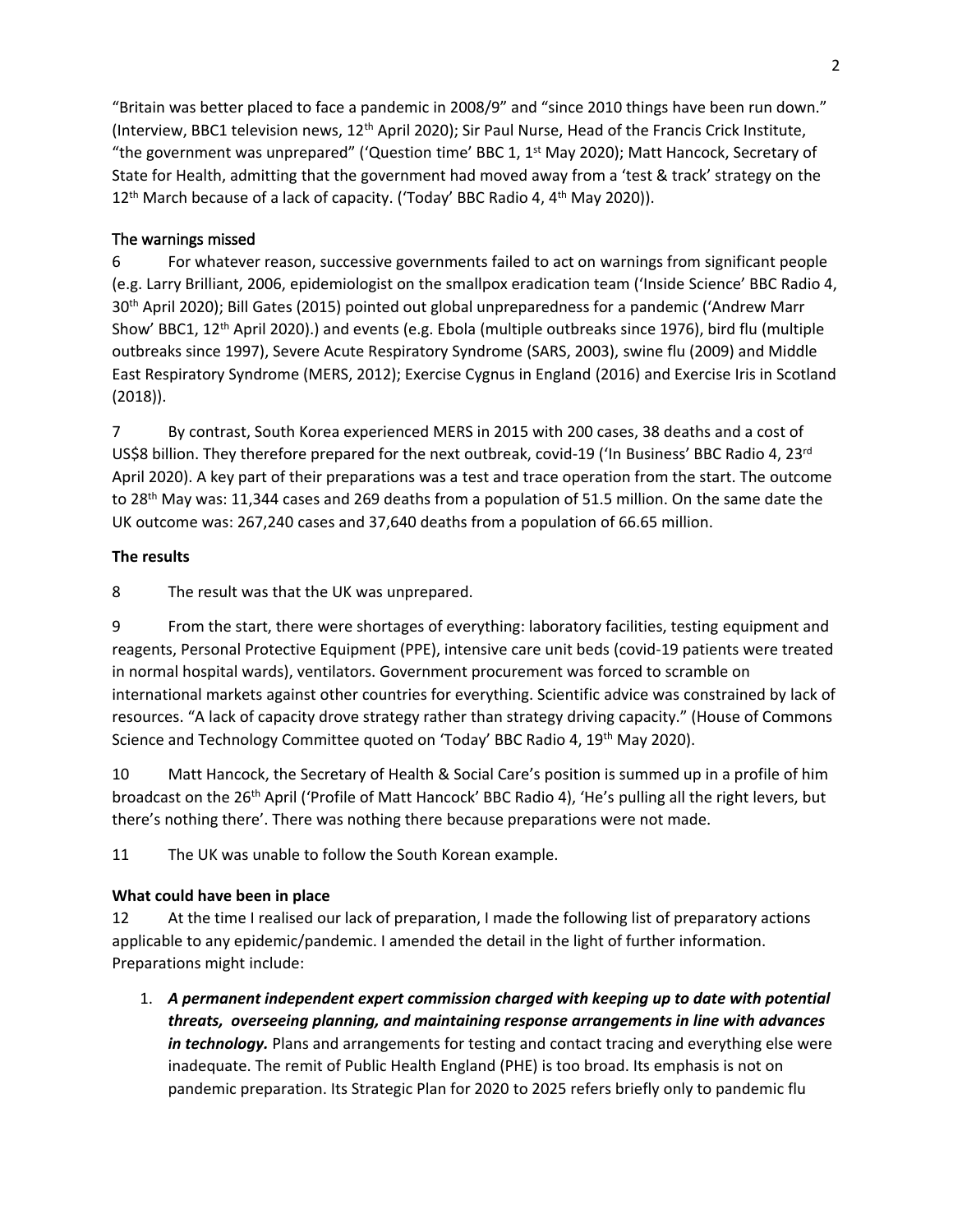[\(www.gov.uk/government/publications/phe-strategy-2020-2025](http://www.gov.uk/government/publications/phe-strategy-2020-2025) Accessed 5th July 2020). SAGE's (Scientific Advisory Group on Emergencies) remit is too limited to carry out this task. It is only called when the government feels it needs it. The New & Emerging Respiratory Virus Threats Advisory Group (NERVTAG) is purely advisory ([www.gov.uk/governmemt/groups/new](http://www.gov.uk/governmemt/groups/new-and-emerging-respiratory-virus-threats-advisory-group)[and-emerging-respiratory-virus-threats-advisory-group](http://www.gov.uk/governmemt/groups/new-and-emerging-respiratory-virus-threats-advisory-group) Accessed 5th June 2020), although its remit could be expanded to undertake executive functions. Either that, or a new organisation linked to NERVTAG should be created to fulfil executive functions.

- 2. *Mothballed Nightingale hospitals.* (Carl Heneghan, Professor of Evidence-based Medicine, Oxford University, said, "When we look back there will be serious questions to answer about all the decisions made. What's been very noticeable is that we always seem to be one step behind on the policy. If it's not ventilators, it's tests, if it's not tests, it's PPE. It's an important lesson that we have to invest to create overcapacity for these moments. We've really cut to the bone in this country far too much." [\(www.theguardian.com/businness/2020/may/04/the-inside-story](http://www.theguardian.com/businness/2020/may/04/the-inside-story-of-the-uks-nhs-coronavirus-ventilator-challenge)[of-the-uks-nhs-coronavirus-ventilator-challenge](http://www.theguardian.com/businness/2020/may/04/the-inside-story-of-the-uks-nhs-coronavirus-ventilator-challenge) 4<sup>th</sup> May 2020. Accessed 30th May 2020). He suggests a return to the concept of the fever (isolation) hospital; fully equipped beds reserved for infectious disease outbreaks ('Inside Science' BBC Radio 4, 7<sup>th</sup> May 2020). However, there is an aversion across the public sector to redundancy of any sort in public services. The NHS faces the same pressure towards 'leanness' as all government departments. In the financial year 2018/19 the NHS bed stock was 141,000. It is reported that overnight, general, and acute bed occupancy averages 90.2% and regularly exceeds 95% in winter. This is said to be well above the level considered safe by many [\(www.kingsfund.org.uk/publications/nhs-hospital-bed-numbers](http://www.kingsfund.org.uk/publications/nhs-hospital-bed-numbers) "NHS hospital Bed Numbers: Past, Present, Future" March 2020. Accessed 13<sup>th</sup> June 2020). There is little slack for emergencies. Dedicated isolation hospitals (mothballed Nightingales) would avoid closing many NHS routine services. Saffron Cordray, NHS Providers, said that the cost of reconfiguring the NHS for covid-19 would be a slow return to routine treatment ('Today' BBC Radio 4, 25<sup>th</sup> May 2020). The NHS Confederation said that returning to normal service would be difficult and predicted waiting lists would double to 10 million by the end of the year('Today' BBC Radio 4, 10<sup>th</sup> June 2020). Treating Covid-19 patients in ordinary hospital wards having created capacity by stopping all non-urgent treatment, and leaving the Nightingales underused may not have been the best decision. Apart from a permanent core, emergency staffing of isolation hospitals might come from NHS staff, recalled recent NHS leavers and retirees, medically trained military band personnel and, as was suggested this time, furloughed flight attendants. Since doctors and nurses are required to undergo continuous revalidation adequate retraining time would be needed. Perhaps this might be provided by a period of annual recall like that of the army reserve forces. Interviewed on the armed forces' part in the response to covid-19, General Sir Nick Carter, Chief of the Defence Staff, said that going forward, although boring, resilience is needed rather than leanness and efficiency ('Today' BBC Radio 4, 8<sup>th</sup> May 2020).
- 3. *Stockpiled personal protective equipment, ventilators, test, and other equipment.* As part of our preparations for nuclear war there were depots managed by the large haulage and warehousing companies with food stockpiles, field kitchens and lorries (They were also useful backup for civil emergencies like dock strikes.). The transferring of a 'just in time' mindset from car production into the public sector does not work in overwhelming emergencies. Kim Trautman, of NSF International (a US company with a UK subsidiary involved in product testing, inspection and certification in many areas including ventilators and other medical devices),